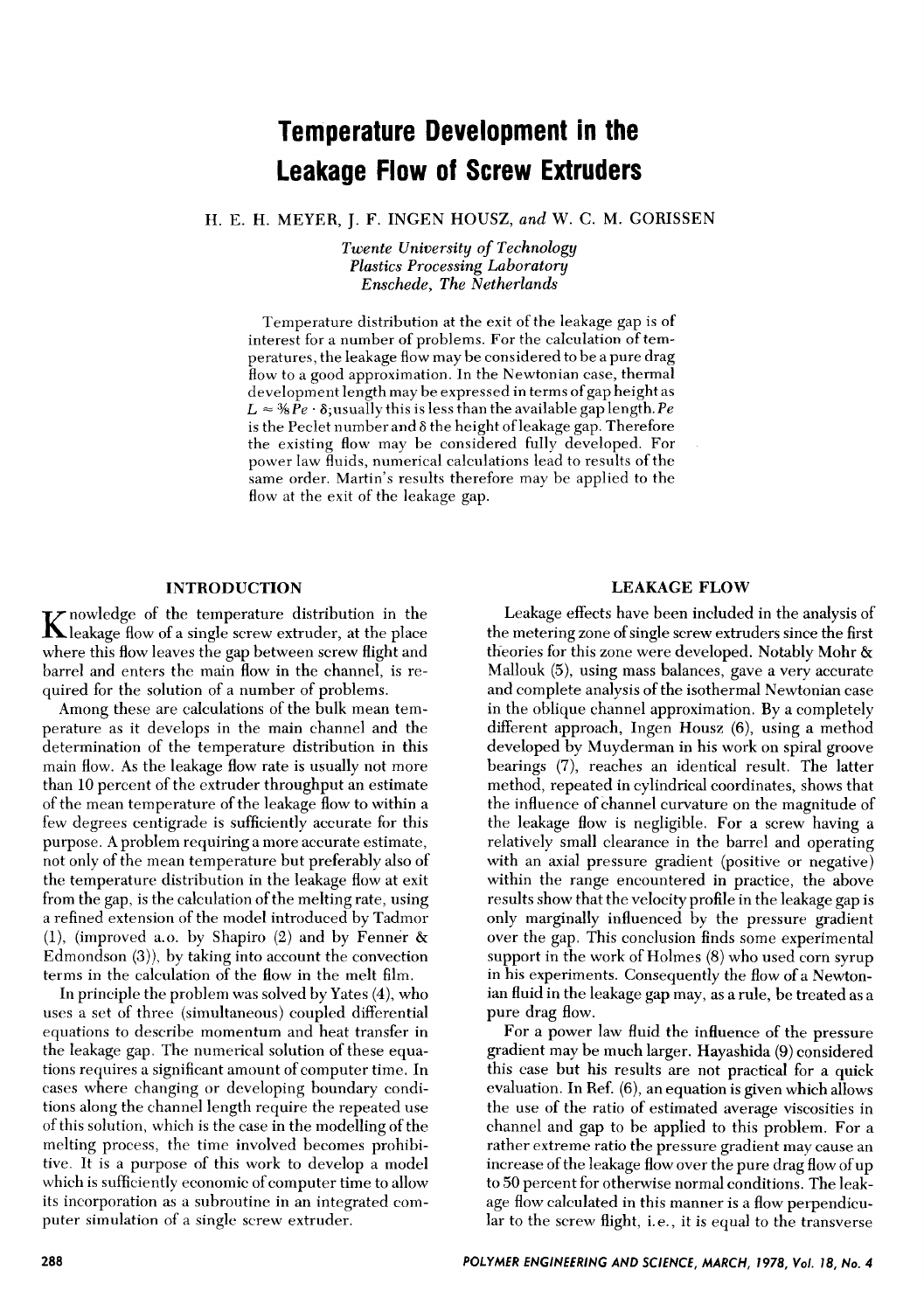component of flow in the channel. In the clearance the component of drag flow parallel to the flight direction is roughly three times the transverse component, while the influence of the pressure gradient in this direction is considerably smaller than in the transverse direction.

**As** a result, the velocity vector in the leakage gap is increased by not more than **10** percent on average under extreme conditions. Normally therefore temperature development in the clearance may be considered to depend on drag flow only. Even in cases where the pressure gradient contributes significantly to the leakage flowrate it may be neglected without materially affecting the calculated temperatures.

By this simplification the problem of determining velocity and temperature profiles at the exit side of the clearance reduces to a problem of drag flow between parallel flat plates. This was solved by Martin (10) for a power law fluid with temperature dependent viscosity. Martin however uses infinitely extending plates while the leakage gap is relatively short in the flow direction. The plate separation is very small and it is therefore not unreasonable to investigate whether Martin's solution for the developed flow is applicable to the leakage flow.

#### **ANALYTICAL SOLUTION FOR A NEWTONIAN FLUID**

For a Newtonian fluid with a viscosity which does not depend on temperature, the coupling between the momentum and the energy equations is simple. The velocity profile may be found from the momentum equation, the result is thereafter used to solve the energy equation.

For our case of pure drag flow in the tangential direction we define a cartesian coordinate system  $x, y, z,$  in which  $x$  is the tangential direction (making an angle  $\phi$ , the pitch angle, with the screw flight),  $y$  is the radial direction, perpendicular to the two plates of the model and *z* is the axial direction of the screw.

The velocities in  $x, y, z$  directions are  $u, v, w$  respectively. With  $v = 0$ ,  $w = 0$  and  $P = constant$ , the momentum equation reduces to:

$$
\frac{\partial \tau}{\partial y} = 0 \tag{1}
$$

For a Newtonian fluid:

$$
\tau = \mu \frac{\partial u}{\partial y} \tag{2}
$$

And the energy equation gives:

$$
\frac{u}{a} \frac{\partial T}{\partial x} = \frac{\partial^2 T}{\partial y^2} + \frac{\tau}{\lambda} \frac{\partial u}{\partial y}
$$
 (3)

in which  $a = \lambda/\rho c_p$ . The boundary conditions are:  $y = 0$ : From Eys *1* and *2* and the boundary conditions the velocity distribution follows:  $u = 0, T = T_s, x = 0: T = T_{in}, y = \delta: u = U_b, T = T_b.$ 

$$
u=\frac{U_b}{\delta} y
$$

in which  $U_b = \pi DN$  is the velocity of the upper plate and  $\delta$  is the plate separation.

## *POLYMER ENGINEERING AND SCIENCE, MARCH, 1978, Vol. 18, No.* **4** *289*

With this result the energy equation becomes:

$$
\frac{u}{a} \frac{\partial T}{\partial x} = \frac{\partial^2 T}{\partial y^2} + \frac{\mu}{\lambda} \left(\frac{U_b}{\delta}\right)^2
$$

This equation is made dimensionless by setting  $\eta = y/\delta$ ,  $\xi = x/\delta$  and  $\theta = (T - T_s)/(T_b - T_s)$ , which results in:

$$
Pe \cdot \eta \cdot \frac{\partial \theta}{\partial \xi} = \frac{\partial^2 \theta}{\partial \eta^2} + Br \qquad (4)
$$

In *Eq 4 Pe* is the Peclet number  $Pe = U_b \cdot \delta/a$  and *Br* is the Brinkman number

$$
Br = \frac{\mu U_b^2}{\lambda (T_b - T_s)}
$$

For  $\xi \rightarrow \infty$ , the temperature is developed, there is no further change of temperature with  $\xi$ , consequently  $(\partial \theta / \partial \xi)_{\xi \to \infty} = 0.$ 

Designating the developed temperature as  $\theta_{\infty}$ , *Eq 4* becomes:

$$
\frac{\partial^2 \theta_{\infty}}{\partial \eta^2} = - Br \tag{5}
$$

with boundary conditions  $\theta = 0$  for  $\eta = 0$  and  $\theta = 1$  for  $\eta$  $= 1.$ 

The solution of Eq 5 is:  
\n
$$
\theta_{\infty} = \frac{1}{2} Br \cdot \eta (1 - \eta) + \eta
$$
\n(6)

**A** simplification of **Ey** *4* is now possible by introducing a new variable  $\theta^* = \theta - \theta_{\infty}$ . Physically this is the deviation of local temperature from developed temperature. Because of **Ey** 5, **Ey** *4* now becomes:

$$
Pe \cdot \eta \frac{\partial \theta^*}{\partial \xi} = \frac{\partial^2 \theta^*}{\partial \eta^2} \tag{7}
$$

with boundary conditions:  $\xi = 0$ ,  $\theta^* = \theta_{in}^*, \eta = 0$ ,  $\theta^* = \theta_{in}^*$ 0; and  $\eta = 1$ ,  $\theta^* = 0$ .

The solution of this equation which may be found in most textbooks on differential equations, proceeds as follows: Let  $\theta^*$  assume the form  $\theta^* = E(\eta) \cdot X(\xi)$ , then **Ey** 7 may be written:

$$
Pe\eta \cdot E \frac{\partial X}{\partial \xi} = X \cdot \frac{\partial^2 E}{\partial \eta^2}
$$

Division by *qEX* yields:

$$
Pe \cdot \frac{1}{X} \frac{\partial X}{\partial \xi} = \frac{1}{\eta E} \frac{\partial^2 E}{\partial \eta^2} = -k^2
$$

in which *k* is a constant as the left hand side of the equation is a function of only  $\xi$  while the right hand side is a function of  $\eta$  only. Integration of the left hand side gives: v

$$
X(\xi) = C_k \exp\left(-\frac{k^2}{Pe} \xi\right) \tag{8}
$$

For the right hand side:

$$
\frac{\partial^2 E}{\partial \eta^2} + k^2 \eta E = 0,
$$

the substitution  $\eta^* = \eta k^{2/3}$  leads to:

$$
\frac{\partial^2 E}{\partial \eta^{*2}} + \eta^* E = 0
$$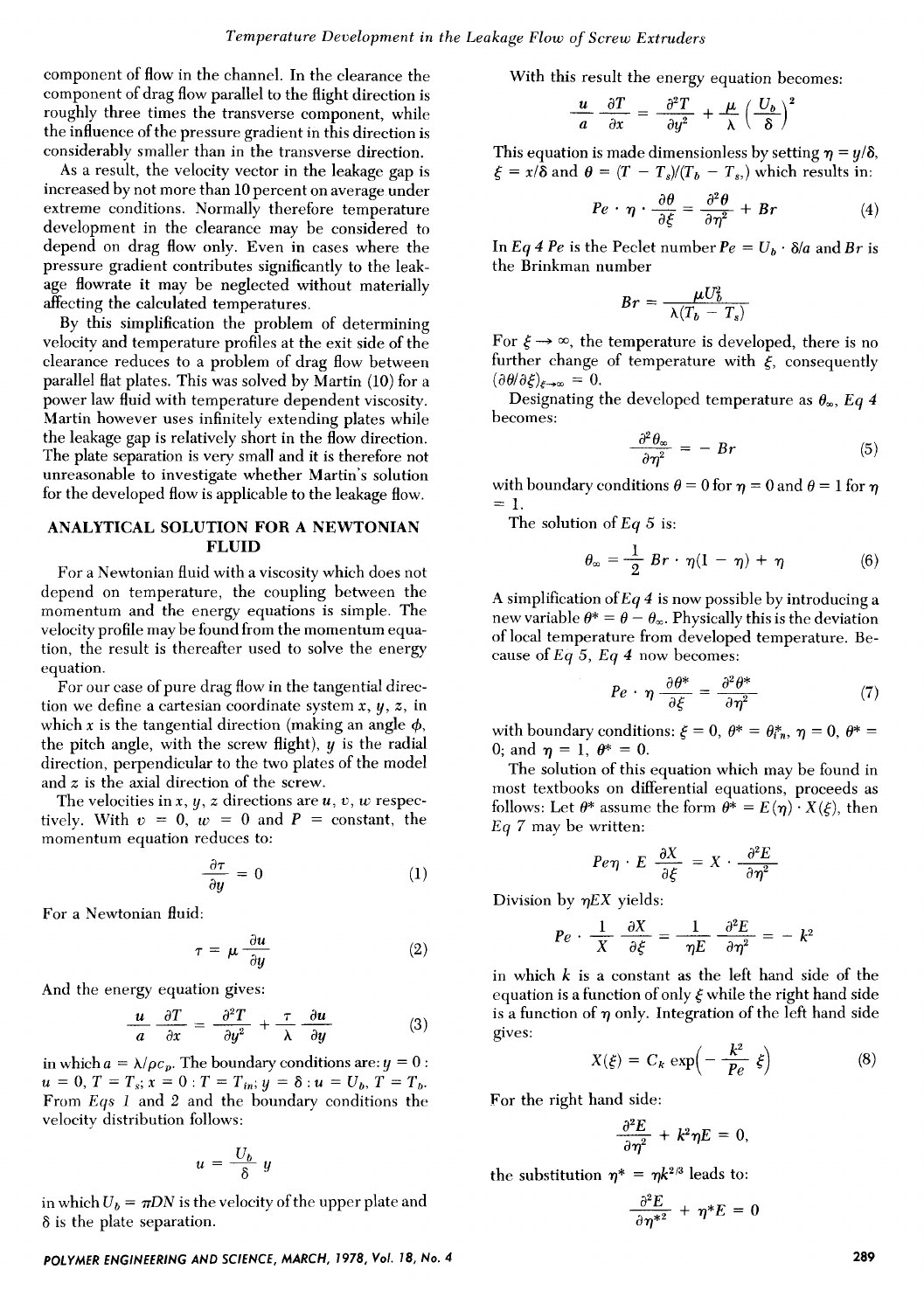for which the boundary conditions are:  $\eta = 0$  and  $\eta = 1$ ; both require  $\theta^* = 0$ , therefore  $E = 0$ .

Using the first boundary condition a solution is found:  $E = C \cdot Ai(\eta^*)$ , in which  $Ai(\eta^*)$  is an Airy function and C is a constant.

The second boundary condition requires *E* to be equal to zero for  $\eta = 1$ , therefore for  $\eta^* = k^{2/3}$ . A handbook of tabulated functions, e.g., Abramowitz & Stegun  $(11)$ , gives values of  $\eta^*$  for which  $Ai(\eta^*)$  is zero.

A number of solutions  $\eta_i^*$  is therefore possible and for each  $\eta^*$  a value  $k_i$  follows. The general solution is then:

$$
E = \sum_i C_i Ai(\eta k_i^{2/3})
$$

The solution of E9 **7** is accordingly:

solution of Eq. 1 is accordingly:  
\n
$$
\theta^* = \sum_i C_k \cdot C_i \cdot Ai(\eta k_i^{2/3}) \cdot \exp\left(-\frac{k_i^2}{Pe} \cdot \xi\right) \quad (9)
$$

The coefficients  $C_k \cdot C_i$  may be calculated from the initial temperature profile, which must be known for this purpose, as  $\theta^* = \theta_{i,n}^*$  for  $\xi = 0$ . For our purpose a knowledge of these coefficients is not strictly necessary.

For larger values of  $\xi$ , that is in the measure that the temperature profile develops, the first term of the series  $(Eq \ 9)$  becomes more and more dominant. For this first term, according to the tables  $\eta^* = 2.338$ , therefore  $k_1 =$  $(2.338)^{3/2} \approx 3.57$ ;  $k_1^2 = 12.78$ . For large  $\xi$  however the value of  $\theta^*$  is largely determined by the value of the exponential.

Development length is now defined as the length in flow direction over which the original value  $\theta_{i,n}^*$  decreases to  $\theta^* = 0.01 \theta_{in}^*$  (the factor 0.01 is arbitrary, Yates uses 0.05). As  $\theta_{i,n}^* = \sum_i C_k \cdot C_i Ai(\eta k_i^2)^3$  and for large  $\xi$  only the first term,  $(i = 1)$  in Eq 9, is of any importance, the condition  $\theta^*$  < 0.01  $\theta^*_{i,n}$  is certainly met if

$$
\exp\!\left(-\frac{k_1^2}{Pe}\,\xi\right) < 0.01
$$

now  $0.01 \approx \exp(-4.6)$ . Therefore  $\xi > 4.6$  Pe/k<sup>2</sup> = 0.360 *Pe* or roughly % *Pe.* 

In a 60 mm extruder a value  $U_b = 0.3$  m/sec is reached at 96 rpm,  $\delta = 0.1$  mm is a reasonable clearance and for polyethylene  $a \approx 10^{-7}$  m<sup>2</sup>/sec. These values give a Peclet number  $Pe = 300$ , from which  $\xi = x/\delta > 112$  or  $x >$ 11.2 mm. At a flight width of *5* mm and a pitch angle of  $17^{\circ}40'$ , the length of the gap in tangential direction is L = 16.5 mm which is about **50** percent more than the development length calculated above. (With Yates' criterion  $\theta^*$  < 0.05  $\theta_{in}^*$ , the result is  $\xi > 3 \text{ Pe}/k_1^2$  or  $x/\delta$  >  $\frac{1}{4}$  *Pe*,  $x > 7.5$  mm in our example.).

Unless the Peclet number is unusually high or the screw is badly worn, the temperature profile on the exit side of the flight gap may be considered fully developed for a Newtonian melt.

#### **THE NON-NEWTONIAN, TEMPERATURE DEPENDENT FLOW**

Assuming a power law dependence of viscosity on shear rate, using the lubrication approximation and  $\frac{\partial P}{\partial x} = 0$ , we have the following set of equations:

$$
\tau = \mu_o \exp\{(-b(T - T_o)) \left(\frac{\partial u}{\partial y}\right)^{1-2\alpha} \qquad (10)
$$

$$
\frac{\partial \tau}{\partial y} = 0 \tag{11}
$$

**I** 

$$
\frac{u}{a} \frac{\partial T}{\partial x} = \frac{\partial^2 T}{\partial y^2} + \frac{\tau}{\lambda} \frac{\partial u}{\partial y}
$$
 (12)

in which  $\mu_o$  is the viscosity at a reference temperature  $T_o$ and a shear rate of 1 sec<sup>-1</sup> and  $\alpha$  is the power law coefficient. In dimensionless form with  $u' = u/U_b$ ;  $\eta = y/\delta$ ;  $\xi = x/\delta$  and  $\theta = b(T - T_o)/G_r$  in which  $Gr$ is the Griffith number for the power law case  $Gr =$  $\mu_{0}bU_{b}^{2-\alpha}\delta^{2\alpha/\lambda}$ , we find for *Eqs 11* and 12 the following equations:

$$
\frac{\partial}{\partial \eta} \left\{ e^{-Gr\theta} \cdot \left( \frac{\partial u'}{\partial \eta} \right)^{1-2\alpha} \right\} = 0 \tag{13}
$$

$$
Peu' \frac{\partial \theta}{\partial \xi} = \frac{\partial^2 \theta}{\partial \eta^2} + e^{-Gr \theta} \left(\frac{\partial u'}{\partial \eta}\right)^{2-2\alpha} \tag{14}
$$

The boundary conditions are:

$$
\eta = 0, u' = 0, \quad \theta = \frac{b(T_s - T_o)}{Gr} = \theta_s
$$

$$
\eta = 1, u' = 1, \quad \theta = \frac{b(T_b - T_o)}{Gr} = \theta_b \quad (15)
$$

$$
\xi = 0, u' = u'_{in}, \quad \theta = \theta_{in}
$$

 $(\theta_{in}$  being assumed known,  $u'_{in}$  follows from Eq 13).

These coupled differential equations must be solved numerically. We used the implicit Crank-Nicolson method (see e.g., Ref. 12) and a simple iterative process. First of all the developed temperature  $\theta_{\infty}$  is calculated. This problem was solved by Martin (10) and his result was used. Then the developing temperature  $\theta(\xi)$ is calculated; for  $\eta$  increments of 0.05 are used, for  $\xi$  the initial step is 0.01 which is increased by 2.5 percent each following step. The thermal entrance length is now defined as the length  $\xi$  for which

$$
\sqrt{\frac{\int_0^1 (\theta(\xi) - \theta_\infty)^2 \, d\eta}{\int_0^1 (\theta_{in} - \theta_\infty)^2 \, d\eta}} < 0.01 \tag{16}
$$

This is a relative criterion which comes close to the criterion  $\theta^*/\theta_{in}^* < 0.01 \perp (\theta^* = \theta - \theta_{\infty}; \theta_{in}^* = \theta_{in} - \theta_{\infty})$ used in the analytical (Newtonian) solution where no further information on  $\theta_{in}$  was required.

In the numerical solution here  $\theta_{in}$  must be given explicitly and the absolute difference between this initial temperature profile and the developed profile (expressed as the sum of squared deviations) can be found by numerical integration. By taking one percent of this value the criterion for  $\theta(\xi)$  is known and the entrance length follows.

The most important objective here is the test of the applicability of the analytical solution  $L/\delta = \frac{4}{3} Pe$ , under a number of different conditions. According to the Eys *13* and *14* the temperature development is completely determined by (a) the Peclet number, (b) the Griffith number, (c) the power law coefficient  $\alpha$  and by the boundary conditions from Eq 15, (d)  $\theta_b$ , (e)  $\theta_s$  and **(f)**  $\theta_{in}$ . By varying them *independently* we can scan behavior of the solution over a relatively wide range.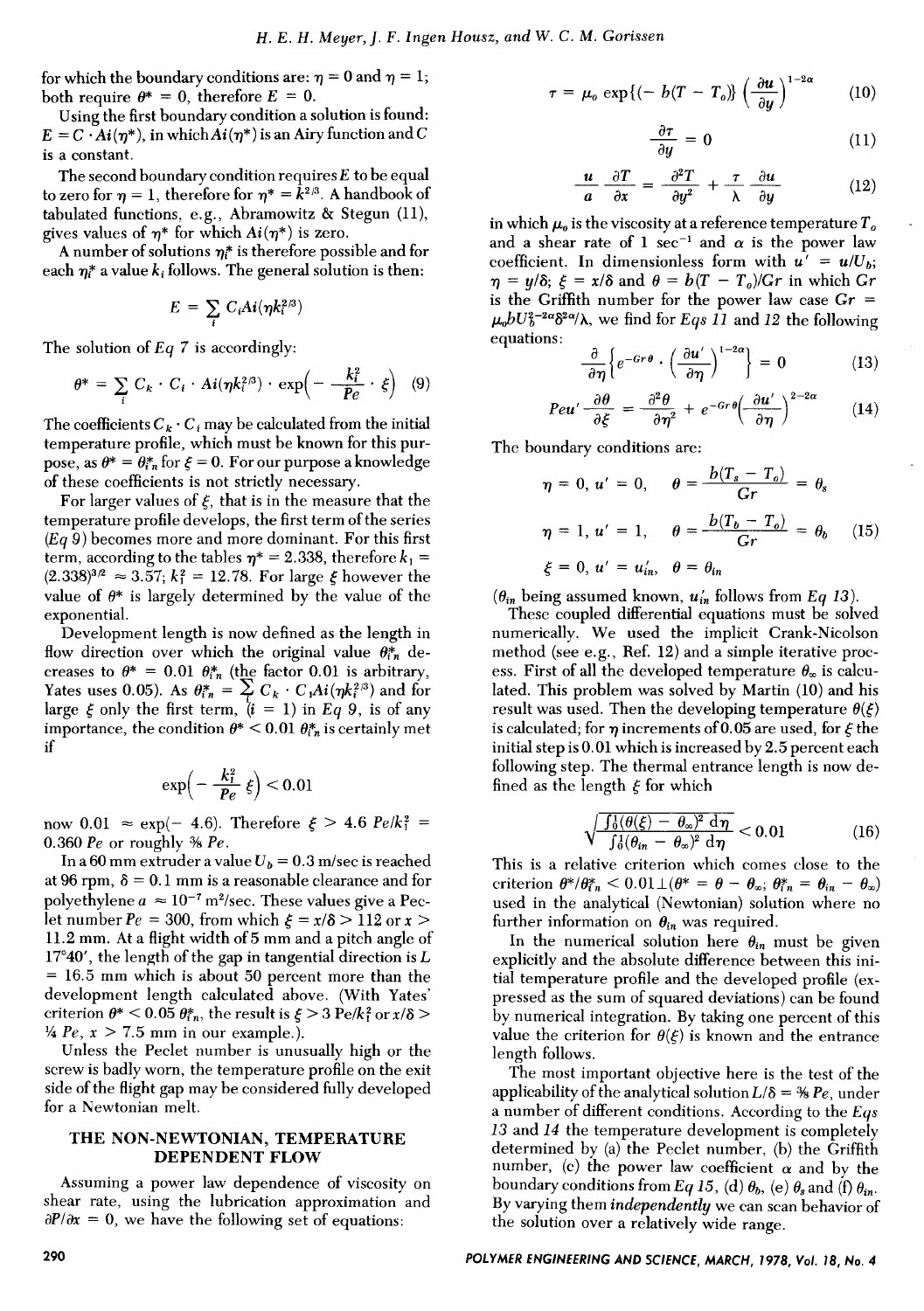# **RESULTS OF THE NUMERICAL CALCULATIONS**

**As** basic conditions we used:

 $T_b = 190\text{°C}$ ,  $T_s = 180\text{°C}$ ,  $140\text{°C}$   $\leq T_{in} \leq 230\text{°C}$  $b = 0.012$ <sup>( $\degree$ C<sup>-1</sup>),  $\alpha = 0.25(-)$ ,</sup>  $\mu_o = 6500(Nsec/m^2), T_o = 185(^{\circ}\text{C})$  $\omega = 10 \text{(rad/sec)}$ ,  $\delta = 10^{-4} \text{(m)}$ .

$$
D = 6.10^{-2} \text{(m)}, a = 10^{-7} \text{(m}^2/\text{sec})
$$

 $\lambda = 0.18$ (W/m<sup>o</sup>C), so  $Pe \approx 300$ ,  $Gr \approx 0.5$ 

The entrance length is linearly dependent on the Peclet number in all cases.

 $\bullet$  The value of the power law coefficient  $\alpha$  does not influence the entrance length very much; rather high values of  $\alpha$  give values of the calculated entrance lengths which are only a few percent lower than for  $\alpha = 0$ . The Newtonian case therefore errs slightly on the safe side.

• With fixed boundary conditions  $\theta_b$  and  $\theta_s$  (and a fixed Peclet number,  $Pe = 300$  and  $\alpha = 0.25$ ) a variation of the entrance temperature  $\theta_{in}$  between rather low and high values, gives, for different values of the Griffith number, the results as shown in *Fig. 1.* Apparently the entrance length reaches a minimum value when  $\theta_{in}$  is somewhat higher than  $\theta_b$  and approaches the average  $\bar{\theta}_{\infty}$ . This is not surprising, because for this condition the adaptation required is minimal. (Note: In this example and in the following  $\theta_{in}$  represents a uniform entrance



*Fig. 1. Thermul entrance length us u function of entrance temperature, for different values of the Griffith-number. Fixed boundary conditions*  $θ_s$  *and*  $θ_b$ *,*  $α = 0.25$ *,*  $Pe = 300$ *; ----: line L/δ* = *318 Pe.* 

temperature. In the preceding theory  $\theta_{in}$  may be any function of  $\eta$  and is not necessarily uniform.)

• With fixed boundary condition  $\theta_b$ , again  $Pe = 300$ ,  $\alpha = 0.25$  and changing  $\theta_s$  and  $\theta_{in}$  (so that  $\theta_s = \theta_{in}$ ) from relatively low values (as could occur in the beginning of the melting zone) to high values (e.g., in the metering zone of an extruder with a neutral screw) we find similar results as shown in *Fig. 2.* Remarkable here is the different influence of the Griffith number below and above the minimum point.

In all cases, the calculated entrance length is clearly less than that of the analytical solution (The only exception is found in *Fig. 2* for high Griffith numbers and very high  $\theta_{in} = \theta_s$ . Remembering that  $\theta = b(T T_p$ /*Gr,* so  $\overline{T} = \overline{G}r \cdot \theta/b + T_p$ , it follows that for normal extruders these values of  $Gr$  and  $\theta$  lead to unrealistically high temperatures. )

The maximum absolute temperature differences *(T*   $- T_{\infty}$ ), at the place where the entrance length was reached according to the relative criterion, was of the order of  $0.2$ - $0.3$ °C.

#### **CONCLUSIONS**

The entrance lengths calculated for a non-Newtonian fluid with temperature dependent viscosity, remain, under the most different conditions, below the result of the Newtonian analysis:



*Fig. 2. Thernial entrance length as a function of entrance and*   $Fig. 2. The *rmal entrance length as a function of entrance an score temperature*  $\theta_s = \theta_{in}$ , for different values of the *Griffith number. Fixed boundary condition*  $\theta_b$ ,  $\alpha = 0.25$ ,  $Pe = 300$ ;  $--$$  $line L/\delta = 3/8$  *Pe.*